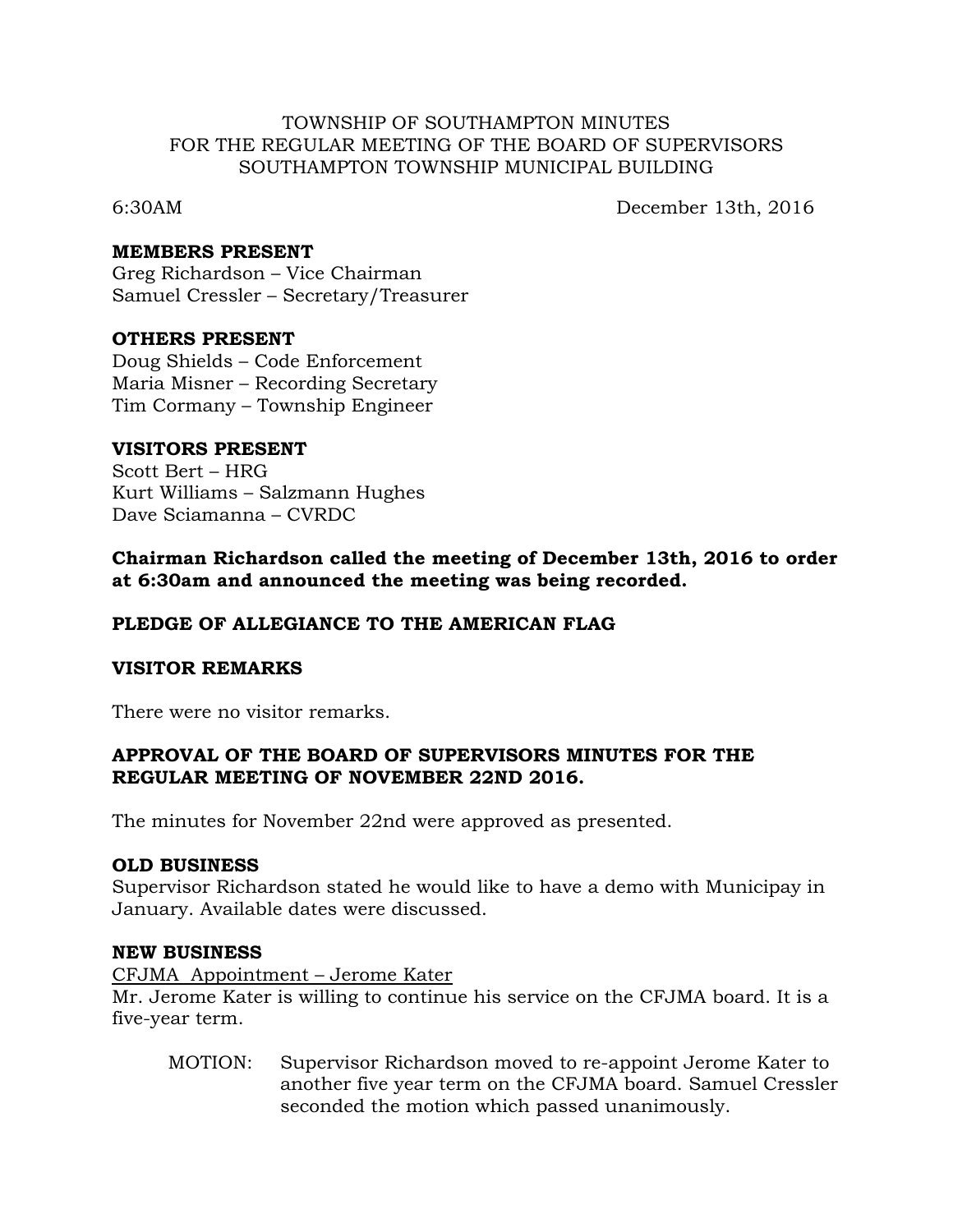FCDES – Five Minute Emergency Dispatch Replacement

Samuel Cressler explained that Department of Emergency Services is asking municipalities for a letter indicating acceptance of a Five Minute Emergency Dispatch Replacement time.

MOTION: Samuel Cressler moved to send a letter accepting the Five Minute Emergency Dispatch Replacement. Greg Richardson seconded the motion which passed unanimously.

# Set 2017 Organizational Meeting Date and Time

MOTION: Supervisor Cressler moved to set the Organization Meeting at 9:00am on January 3, 2017. Supervisor Richardson seconded the motion which passed unanimously.

# **SUBDIVISIONS**

Stormwater Waiver Request 906.2 - Ammon Leid – Maria Misner reported that the township received a request for Mr. Leid by Steve Wolfe at Dennis E. Black Engineering. The proposal was for a 50' x 120' heifer shelter for livestock. Maria felt that if all the drainage was directed to the rear of the proposed shed where it would discharge into the wooded swale the drainage would be sufficient.

There is also an existing violation on this property where an existing shed was supposed to be torn down after the last shed was built.

MOTION: Samuel Cressler moved to approve the stormwater waiver for Ammon Leid contingent upon 1) all spouting be directed to the north/rear of the property so that it drains into the wooded swale. 2) The existing Heifer Barn is to be removed prior to obtaining a land use permit for construction of the proposed structure.

# **REPORTS OF TOWNSHIP OFFICIALS AND AGENCIES**

USX Update – Solicitor Carol Redding stated there was a court hearing on November 30th with USX. It has been resolved. There is an order from the court indicating that USX has to file their plan exactly as originally presented without modifications. The deemed approval date is August  $6<sup>th</sup>$  of 2014. They will have five years from that date to begin construction.

Website Workshop - Maria Misner stated that a website design workshop was scheduled for January 4th at 9:00am.